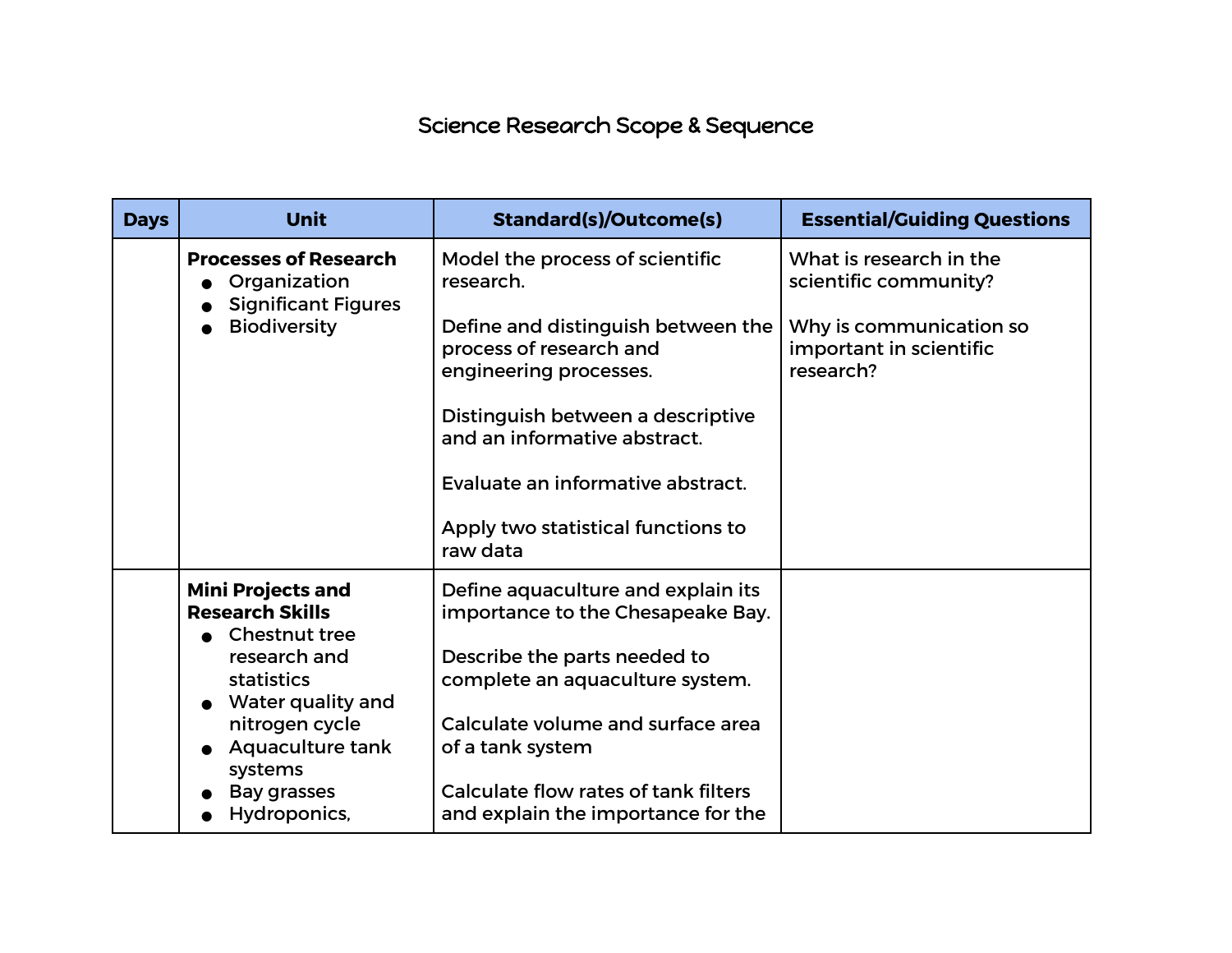| aquaponics, and<br>grant writing<br>Microbiology<br><b>Biofilms and</b><br>biodiversity<br>spectro-photometry                       | calculation.<br>Evaluate an aquaculture system<br>that was designed or already<br>operating.<br>Design an aquaponics for the<br>growth of vegetables<br>Construct a grant to fund an<br>aquaponics project.<br>Explain the importance of<br>adaptation and design with the<br>research process<br>Define ecological role of bay grass<br>(SAV)<br>Explain the role of the nitrogen<br>cycle in biological filtration<br>Apply various measures of |  |
|-------------------------------------------------------------------------------------------------------------------------------------|---------------------------------------------------------------------------------------------------------------------------------------------------------------------------------------------------------------------------------------------------------------------------------------------------------------------------------------------------------------------------------------------------------------------------------------------------|--|
|                                                                                                                                     | biodiversity to a set of data.                                                                                                                                                                                                                                                                                                                                                                                                                    |  |
| <b>Main Project</b><br><b>(MUST BE APPROVED BY</b><br>ALL THREE OF THE<br><b>FOLLOWING:</b><br><b>INSTRUCTOR,</b><br>PRINCIPAL, AND | Apply research skills to a project of<br>one's choice and then evaluate and<br>communicate new information and<br>findings                                                                                                                                                                                                                                                                                                                        |  |